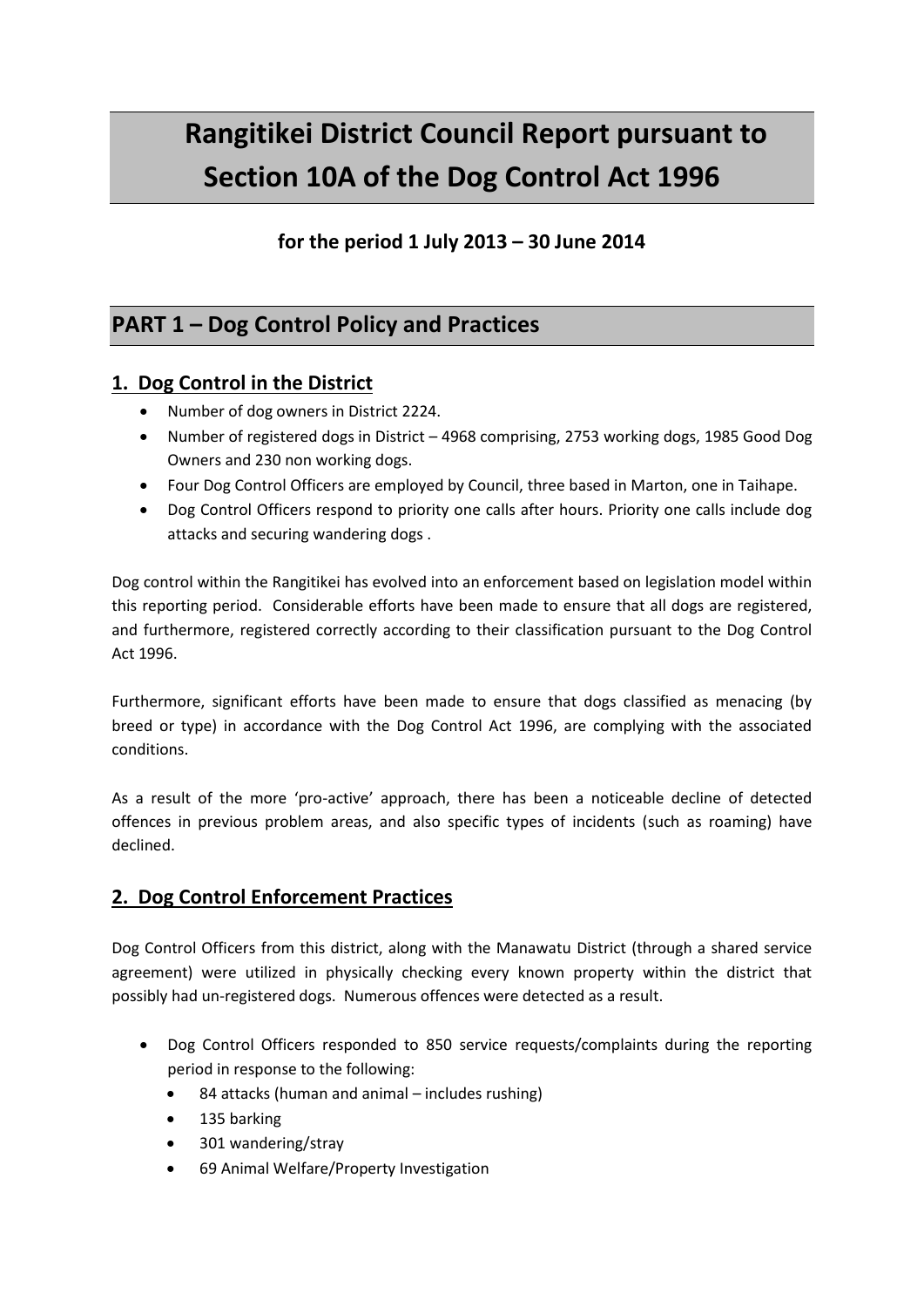- 88 Found
- 8 Lost
- 5 Stock Worrying
- 147 Other (e.g. microchipping, Good Dog Owner status)
- 10 infringement notices were issued

#### **3. Dogs Prohibited, Leash Only and Exercise Areas**

The problem of dogs in public places or otherwise prohibited areas is not one that is common within this district. On occasion dogs are reported as wandering un-accompanied within such areas, and on these occasions, the Dog Control officers are quick to attend

#### **4. Dog Control Registration and Other Fees**

- Non working dogs registration increased from \$165 to \$167
- Non working neutered/spayed increased from \$151 to \$153
- Good Dog Owner non neutered/spayed no increased from \$67 to \$67
- Good Dog Owner neutered/spayed increased from \$51.00 to \$53.00
- Working Dogs increased from \$36 to \$37.00

The direct costs of registration and impounding should be fully recovered through dog registration and impounding fees. The dog registration fees reflect the respective levels of service required by each category of dog owner. Reduced fees therefore apply to working dogs and dogs belonging to good dog owners. The good dog owner system aims to provide an incentive within the registration fee structure that promotes responsible dog ownership. The fee structure will reward dog owners who:

- \* adequately fence their section
- \* de-sex their dog
- \* have a good record of dog ownership
- \* register their dog on time

\*care for their dogs properly, i.e. provide them with a secure yard and a kennel that is weatherproof, of sufficient size and clean and sanitary.

Council's approach to dogs that remained un-registered after the usual warnings and penalties etc. was that all known properties were physically visited by Dog Control Officers and checks were made to ascertain whether a dog was still housed at that property.

After verification that a dog was still owned, infringements were sent to owners, and in some cases, dogs were impounded.

#### **5. Dog Education and Dog Obedience courses**

Rangitikei District Council has contracted an instructor to deliver training to educational institutions within the district (schools). Results this reporting year have been good. The new instructor has